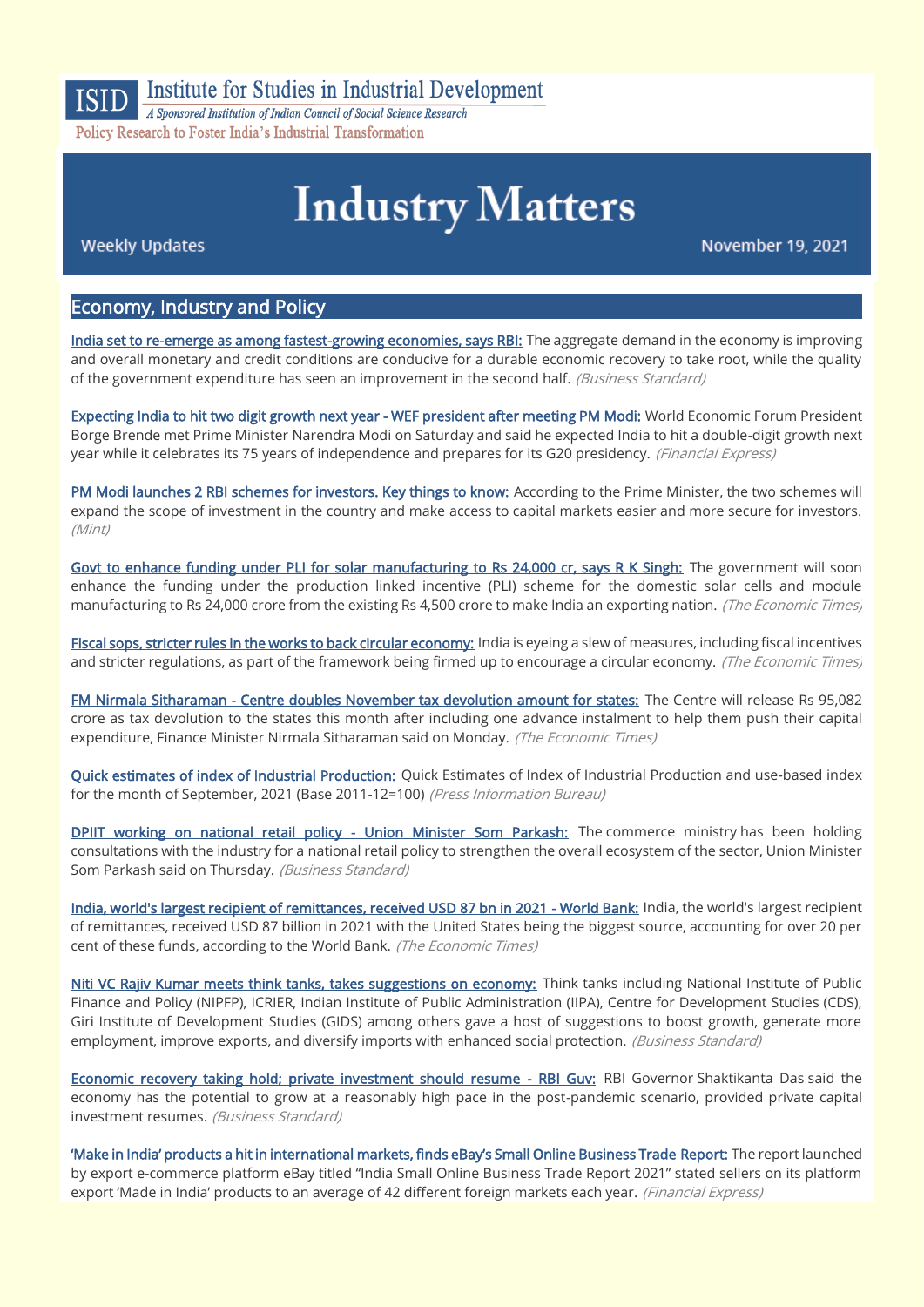[Spending more - States improve capex pace, push investment revival:](https://www.financialexpress.com/economy/spending-more-states-improve-capex-pace-push-investment-revival/2369125/) Among the 20 states reviewed, capex by Uttar Pradesh was Rs 23,803 crore in H1FY22, an increase of a whopping 563% on year. Madhya Pradesh's capex stood at Rs 18,804 crore (up 95%), Telangana at Rs 15,078 crore (135%) and Karnataka at Rs 13,957 crore (26%). (Financial Express)

[Festive sales lift FMCG growth to 21% in October:](https://economictimes.indiatimes.com/industry/cons-products/fmcg/festive-sales-lift-fmcg-growth-to-21-in-october/articleshow/87728379.cms) India's consumer goods market grew 21% in October from a year ago, helped by higher sales of packaged food, commodities and discretionary categories as the home care segment slowed. (The Economic Times)

#### Foreign Investments

[SEBI may allow foreign investors in commodity derivatives segment:](https://www.thehindubusinessline.com/markets/commodities/cdac-approves-proposal-to-allow-foreign-investment-in-commodity-derivatives-segment/article37509434.ece) SEBI-appointed Commodity Derivatives Advisory Committee (CDAC) favours allowing eligible foreign investors to invest in the commodity derivatives segment. (The Hindu BusinessLine)

[Exports, FDI numbers indicate Indian economy is back in action - Goyal:](https://www.business-standard.com/article/pti-stories/indian-economy-back-in-action-goyal-121111201663_1.html) Indian economy is back in action and it is clear from several indicators such as rising exports and increasing foreign direct investment (FDI) inflows into the country, Commerce and Industry Minister Piyush Goyal said on Friday. (Business Standard)

[Legrand to focus on IoT, automation; scouting for more acquisitions:](https://economictimes.indiatimes.com/industry/cons-products/electronics/legrand-to-focus-on-iot-automation-scouting-for-more-acquisitions/articleshow/87699464.cms) French electricals and digital building infrastructure major Legrand expects IoT, energy efficiency, connectivity, and user-interface product verticals to drive its business in India, contributing the bulk of its revenue, over the next few years. (The Economic Times)

[India extends lead in fintech investments - S&P Global:](https://economictimes.indiatimes.com/news/economy/finance/india-extends-lead-in-fintech-investments-sp-global/articleshow/87761528.cms) India continued to lead fintech investments in the Asia-Pacific region with \$1.93 billion raised across 66 deals in the July-September quarter, S&P Global Market Intelligence said in a note. (The Economic Times)

## Trade Policy and Competitiveness

[India's Foreign Trade –](https://pib.gov.in/PressReleseDetail.aspx?PRID=1772019) October 2021: India's overall exports (Merchandise and Services combined) in October 2021\* are estimated to be USD 56.51Billion, exhibiting a positive growth of 35.16per cent over the same period last year and a positive growth of 29.13per cent over October 2019. (Press Information Bureau)

[India's coal import rises 13% to 107 MT in April-September:](https://economictimes.indiatimes.com/industry/indl-goods/svs/metals-mining/indias-coal-import-rises-13-to-107-mt-in-april-september/articleshow/87695308.cms) The country had imported 95.30 million tonnes (MT) of the coal in April-September 2020-21, according to provisional data compiled by mjunction services, based on monitoring of vessels' positions and data received from shipping companies. (The Economic Times)

[India is on track to achieve historic highs in exports - Piyush Goyal:](https://economictimes.indiatimes.com/small-biz/trade/exports/insights/india-is-on-track-to-achieve-historic-highs-in-exports-piyush-goyal/articleshow/87709113.cms) Goyal said India is on course to achieve USD 400 billion of merchandise exports in the current financial year ending March. (The Economic Times)

[Data shows strong rebound in India-US bilateral trade in 2021 - US official:](https://www.business-standard.com/article/pti-stories/data-indicates-strong-rebound-in-india-us-bilateral-trade-in-2021-us-official-121111800424_1.html) US Consul General Judith Ravin said the growth in economic ties between the two countries has been extraordinary, with trade exploding from approximately USD 20 billion in 2001 to just over USD 145 billion in 2019. (Business Standard)

[India seeks duty-free access for leather goods in trade pacts, \\$10 billion exports by 2025:](https://economictimes.indiatimes.com/small-biz/trade/exports/insights/india-seeks-duty-free-access-for-leather-goods-in-trade-pacts-10-billion-exports-by-2025/articleshow/87773014.cms) Commerce and industry minister Piyush Goyal on Wednesday said that India is seeking duty free market access for its leather goods in countries, including UAE, UK and Australia, with which it is negotiating Free Trade Agreements (FTAs). (The Economic Times)

[TSMC founder says free trade recently comes with 'conditions':](https://economictimes.indiatimes.com/small-biz/trade/exports/insights/tsmc-founder-says-free-trade-recently-comes-with-conditions/articleshow/87694735.cms) Taiwan Semiconductor Manufacturing Co. founder Morris Chang reiterated the value of free trade to solve supply problems in the critical chip industry, while cautioning that's been accompanied by more conditions of late. (The Economic Times)

[Exports grow 11 months on trot, rise 43% to \\$35.65 billion in October:](https://www.business-standard.com/article/economy-policy/merchandise-exports-grow-11-months-on-trot-up-43-yoy-to-35-65-bn-in-oct-121111501399_1.html) Merchandise exports grew for the eleventh consecutive month to \$35.65 billion, up 43 per cent on-year in October, as external demand continued to remain robust. (Business Standard)

[WTO says goods trade slowing due to supply issues, cooler demand:](https://economictimes.indiatimes.com/small-biz/trade/exports/insights/wto-says-goods-trade-slowing-due-to-supply-issues-cooler-demand/articleshow/87729641.cms) The Geneva-based trade body said supply shocks, including port gridlock arising from surging import demand in the first half of the year and disrupted production of goods such as automobiles and semiconductors, had contributed to the decline. (The Economic Times)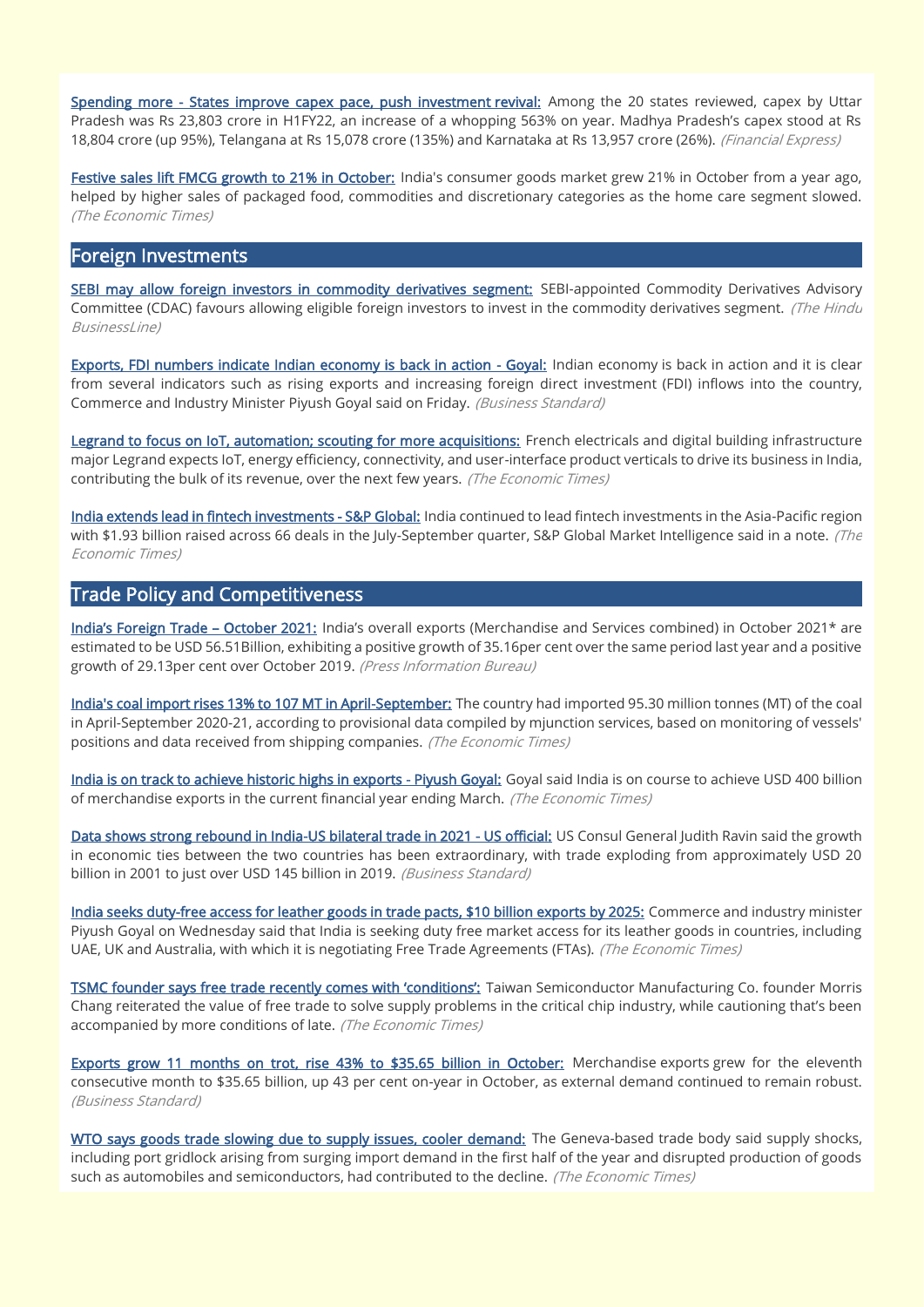## Corporate Sector

[For investors, everything is there plus more - Anil Agarwal on demerger plan:](https://economictimes.indiatimes.com/industry/indl-goods/svs/metals-mining/for-investors-everything-is-there-plus-more-anil-agarwal-on-demerger-plan/articleshow/87766784.cms) Billionaire Anil Agarwal's Vedanta Ltd is considering a demerger of its Aluminium, Iron & Steel and Oil & Gas businesses which will be run as standalone listed entities with separate leadership as part of its value unlocking process. (The Economic Times)

[Govt eases claim settlement process under IEPFA:](https://economictimes.indiatimes.com/news/economy/policy/govt-eases-claim-settlement-process-under-iepfa/articleshow/87665550.cms) The new regime envisages a trust-based model for faster citizen-centric services and turnaround time. It is expected that with these changes, many more claimants shall come forward to claim their shares and amounts from IEPFA, an official statement said on Friday. (The Economic Times)

[Govt aims to privatise 5-6 PSUs in FY22, LIC IPO expected by Q4 - DIPAM Secy:](https://www.business-standard.com/article/economy-policy/govt-aims-to-privatise-5-6-psus-in-fy22-lic-ipo-expected-by-q4-dipam-secy-121111700624_1.html) India's government is aiming to complete the privatisation of five to six state-owned companies, including Bharat Petroleum Corp Ltd, in the current fiscal year, the secretary of the Department of Investment and Public Asset Management said on Wednesday. (Business Standard)

#### MSMEs and Start-ups

[Indian startups received \\$6.1 billion in funding in Q3CY21 - Nasscom report:](https://www.business-standard.com/article/companies/indian-startups-received-6-1-billion-in-funding-in-q3cy21-nasscom-report-121111801078_1.html) The technology startup ecosystem in India received \$6.1 billion in funding in the third quarter of calendar year 2021, which was a quarterly fall of around 6 per cent, according to a report from industry body National Association of Software and Services Companies (Nasscom). (Business Standard)

[Google to chip in Rs 110 cr for MSME lending project in pact with Sidbi:](https://www.business-standard.com/article/finance/google-to-chip-in-rs-110-cr-for-msme-lending-project-in-pact-with-sidbi-121111801349_1.html) Google India Pvt Ltd GIPL brings a corpus of \$15 million (approx Rs 110 crore) to micro enterprises as a crisis response related to Covid-19 to reinvigorate the MSME sector in India, Sidbi said in a statement. (Business Standard)

[Standard Chartered-backed Solv crosses Rs 1200 crore transaction run rate, 100,000+ verified MSMEs:](https://economictimes.indiatimes.com/small-biz/sme-sector/solv-crosses-rs-1200-crore-transaction-run-rate-with-100000-verified-msmes-on-its-platform/articleshow/87661017.cms) B2B digital marketplace for Micro, Small and Medium Enterprises, Solv, backed by the Standard Chartered Group, announced Rs 1200 crore run rate on its platform, supported by 100,000+ KYC verified buyer & seller MSMEs. (The Economic Times)

[How fintechs, banks, govt can reduce lending cost to MSMEs, enhance credit accessibility:](https://www.financialexpress.com/industry/sme/cafe-sme/msme-fin-how-fintechs-banks-govt-can-reduce-lending-cost-to-msmes-enhance-credit-accessibility/2369086/) The MSME sector has remained a key driver of large-scale employment generation and also a lucrative hub for India's innovative startups. Being home to 60 million enterprises, this sector contributes 33 per cent of total manufacturing output, 45 per cent of exports, and employs an estimated 80 million people in the country. (Financial Express)

#### Employment and Industrial Relations

[e-SHRAM portal - Female registration higher in all states, shows data:](https://www.business-standard.com/article/economy-policy/e-shram-portal-female-registration-higher-in-all-states-shows-data-121111800073_1.html) For the country as a whole, 51.66 per cent of registration came from females. Of the total registrations from Bihar, 56 per cent were women. Similarly, in the case of Uttar Pradesh, 50.75 per cent of those registered on the portal were women. (Business Standard)

[FM urges India Inc to take risks, boost capacities to create more jobs:](https://www.business-standard.com/article/economy-policy/fm-urges-india-inc-to-take-risks-boost-capacities-to-create-more-jobs-121111701213_1.html) She also appealed to the industry to offer jobs and reduce income disparity. The industry must also emphasise on cutting down import of finished goods and focus on ramping up investment in manufacturing, she said in her address. (Business Standard)

[Need 100 mn jobs in next 10 yrs to gain from demographic dividend - Experts:](https://www.business-standard.com/article/economy-policy/need-100-mn-jobs-in-next-10-yrs-to-gain-from-demographic-dividend-experts-121111700933_1.html) The country needs 100 million jobs in the formal sector in the next ten years to take advantage of its demographic dividend and it should get into the global supply chain to generate many of those by negotiating trade deals effectively, industry players and experts have emphasised. (Business Standard)

#### Industrial Finance

[1.75 million received Rs 76,012 crore loans during festival period:](https://www.business-standard.com/article/economy-policy/1-75-million-received-rs-76-012-crore-loans-during-festival-period-121111800022_1.html) Banks have collectively sanctioned loans of Rs 76,012 crore to 1.75 million borrowers during the festival period  $-$  from October 16 to November 7  $-$  through the nationwide credit outreach programme. (Business Standard)

[Bank credit grows at 7.14%, deposits at 11.42%, shows RBI data:](https://www.business-standard.com/article/finance/bank-credit-grows-at-7-14-deposits-at-11-42-shows-rbi-data-121111700954_1.html) Bank credit grew by 7.14 per cent to Rs 111.64 lakh crore and deposits increased by 11.42 per cent to Rs 160.49 lakh crore in the fortnight ended November 15, 2021, RBI data showed. (Business Standard)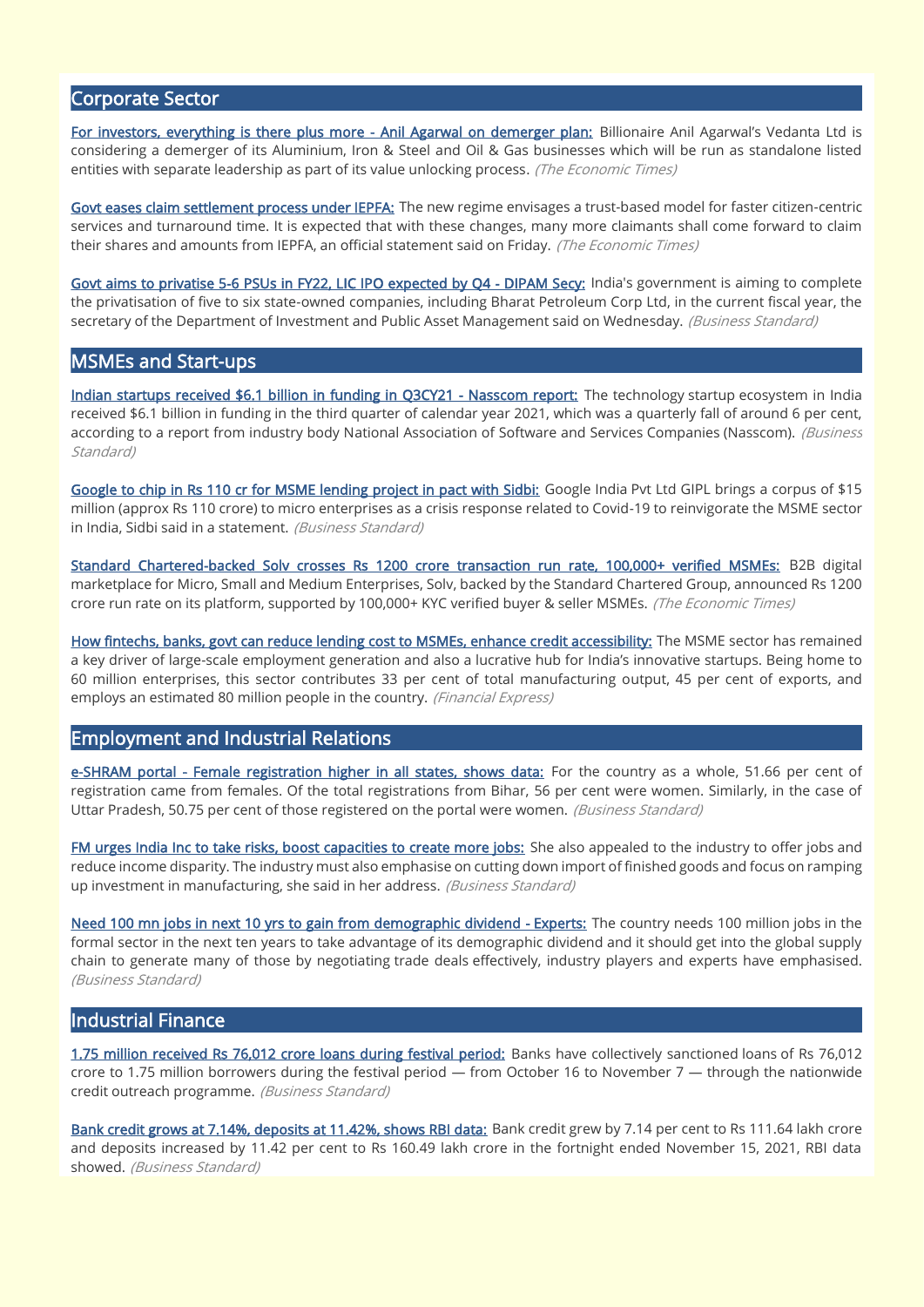[RBI clarifies norms for upgrading of accounts classified as NPAs:](https://www.business-standard.com/article/finance/rbi-clarifies-norms-for-upgrading-of-accounts-classified-as-npas-121111201775_1.html) The Reserve Bank of India on Friday clarified that lenders should reclassify a non-performing asset to "standard" asset only when the entire arrears of interest and principal are paid by the borrower. (Business Standard)

[RBI's new norms may lead t](https://bfsi.economictimes.indiatimes.com/news/nbfc/rbis-new-norms-may-lead-to-surge-in-nbfc-bad-loans/87707602)o surge in NBFC bad loans: The guidelines, which come into effect on March 30 next year, bring the NBFC classification norms on a par with that of banks. (The Economic Times)

#### Technology and Innovation

[Australia opens centre of excellence for critical technology in India:](https://economictimes.indiatimes.com/news/economy/foreign-trade/australia-opens-centre-of-excellence-for-critical-technology-in-india/articleshow/87765211.cms) Australia is strengthening technology partnership with India through the establishment of a new consulate-general in Bengaluru and a Centre of Excellence for Critical and Emerging Technology Policy, also to be based in India. (The Economic Times)

[Google announces initiatives to help India's digital transformation:](https://www.business-standard.com/article/technology/google-announces-initiatives-to-help-india-s-digital-transformation-121111800726_1.html) With the aim to extend the benefits of India's growing digital economy to more people, tech giant Google on Thursday announced several initiatives to help India's digital transformation journey. (Business Standard)

[Big technology platforms like Google no threat to banks, say experts:](https://www.business-standard.com/article/economy-policy/big-technology-platforms-like-google-no-threat-to-banks-say-experts-121111800017_1.html) Google has a customer interface feature and the Unified Payments Interface (UPI) is a feature for mobile to mobile payment. This capability (combination) opens many more opportunities like selling insurance and mutual funds, he said, while participating in the session on challenges and opportunities for commercial banks. (Business Standard)

Changes in gaming laws - [What's at stake for online companies?:](https://economictimes.indiatimes.com/small-biz/policy-trends/changes-in-gaming-laws-whats-at-stake-for-online-companies/articleshow/87679605.cms) The Karnataka government recently prohibited all forms of online games involving monetary stakes. (The Economic Times)

[Want to avoid crowded places? New Google Maps feature can help you:](https://www.business-standard.com/article/technology/want-to-avoid-crowded-places-new-google-maps-feature-can-help-you-121111700966_1.html) The company said that users can use Area Busyness, a new feature that combines live busyness trends to help them instantly spot when a neighbourhood or part of town is near or at its busiest. (Business Standard)

#### Industrial Infrastructure, Clusters and SEZs

[Railway line connecting NE with Bangladesh likely to be completed by September-end next year - NFR official:](https://economictimes.indiatimes.com/industry/transportation/railways/railway-line-connecting-ne-with-bangladesh-likely-to-be-completed-by-september-end-next-year-nfr-official/articleshow/87684995.cms) The muchawaited 15.6-km-long Agartala-Akhaura railway line, connecting India's North-East with Bangladesh, is likely to be completed by the end of September 2022, officials said. (The Economic Times)

[Govt inks \\$61 mn loan pact with ADB for development projects in Agartala:](https://www.business-standard.com/article/economy-policy/govt-inks-61-mn-loan-pact-with-adb-for-development-projects-in-agartala-121111600047_1.html) The government and Asian Development Bank (ADB) have signed a USD 61 million loan to improve livability, harness technology and promote new developments to accommodate the expanding population in Agartala city. *(Business Standard)* 

[Alstom inaugurates Asia's largest components manufacturing facility in Coimb](https://www.financialexpress.com/infrastructure/alstom-inaugurates-asias-largest-components-manufacturing-facility-in-coimbatore-details/2370931/)atore: Boost to 'Make in India' initiative with new components manufacturing facility! Alstom, green mobility solutions major from France, has recently inaugurated its new components manufacturing facility in the city of Coimbatore, Tamil Nadu. (Financial Express)

[New model pact to create keen interest in Rs 14,600 crore PPP ports projects, says Sonowal:](https://economictimes.indiatimes.com/news/economy/infrastructure/new-model-pact-to-create-keen-interest-in-rs-14600-crore-ppp-ports-projects-says-sonowal/articleshow/87784546.cms) Union minister Sarbananda Sonowal on Thursday announced the revised model concession agreement 2021 for public private partnership projects at major ports and said that 31 projects of over Rs 14,600 crore will be awarded till 2024-25. (The Economic Times)

[2.46 lakh physical payment devices installed in smaller towns under Payment Infra Development Fund:](https://economictimes.indiatimes.com/news/economy/finance/2-46-lakh-physical-payment-devices-installed-in-smaller-towns-under-payment-infra-development-fund/articleshow/87742684.cms) Nearly 2.46 lakh physical payment acceptance devices were installed in smaller towns under the Payments Infrastructure Development Fund till September, the Reserve Bank of India said in a statement. (The Economic Times)

#### Sustainable Industrialisation

[Ashok Leyland working on commercial vehicles powered by hydrogen](https://economictimes.indiatimes.com/industry/renewables/ashok-leyland-working-on-commercial-vehicles-powered-by-hydrogen-official/articleshow/87722716.cms) - Official: The company has drawn up plans to roll out CNG-fitted commercial vehicles that are expected to hit the roads during the fourth quarter of this financial year. (The Economic Times)